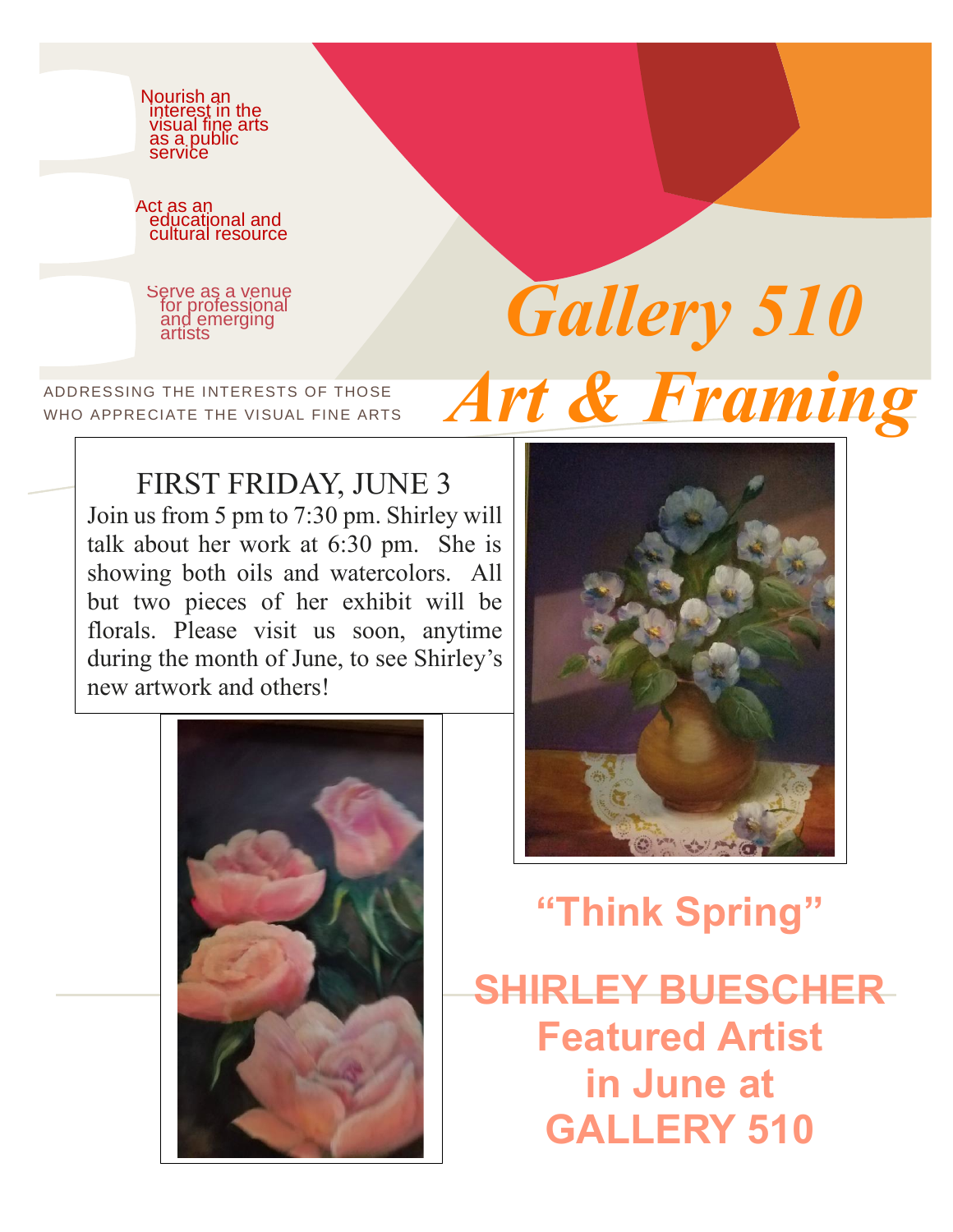## **STUDENT ARTIST OF THE MONTH**

While school is out for the summer we will not have a student artist of the month. However, this will start again in September when school resumes.

# **ART AROUND TOWN** Gallery 510 Art & Framing artists provide the artwork at these venues each month. **June July August GALLERY 510** Shirley Buescher Robert Lumpp Alison Huckstep **DECATUR LIBRARY** Rae Nell Spencer Macon Resources Macon Resources **DECATUR AIRPORT** Annette Russo Michael Delaney Michael Delaney

"It is when we are no longer fearful that we begin to create."

- J.M.W. Turner



"Artists are just children who refuse to put down their crayons."

-Al Hirschfeld

-

## **ARTS IN CENTRAL PARK**

The Decatur Area Arts Council and Gallery 510 are preparing for the annual art fair in Central Park this September. ARE YOU?

If you are an artist we are accepting applications online through ZAPPlication. All artists must apply even though you were in last year and do not need to jury. June 1 deadline.

#### SEE YOU IN THE PARK!

## **OCTOBER NATIONAL 2022**

This national juried show will be hung at the Madden Arts Center's Anne Lloyd Gallery in October. Entries will be accepted again this year online through CAFE (callforentry.org). Artwork will also be accepted by photograph or jpeg/pdf file on CD or by email at gallery510@sbcglobal.net. **The deadline for submissions for October National is July 6**.

Many thanks to Carol Kessler for chairing the October National. **Please inquire if you have questions.**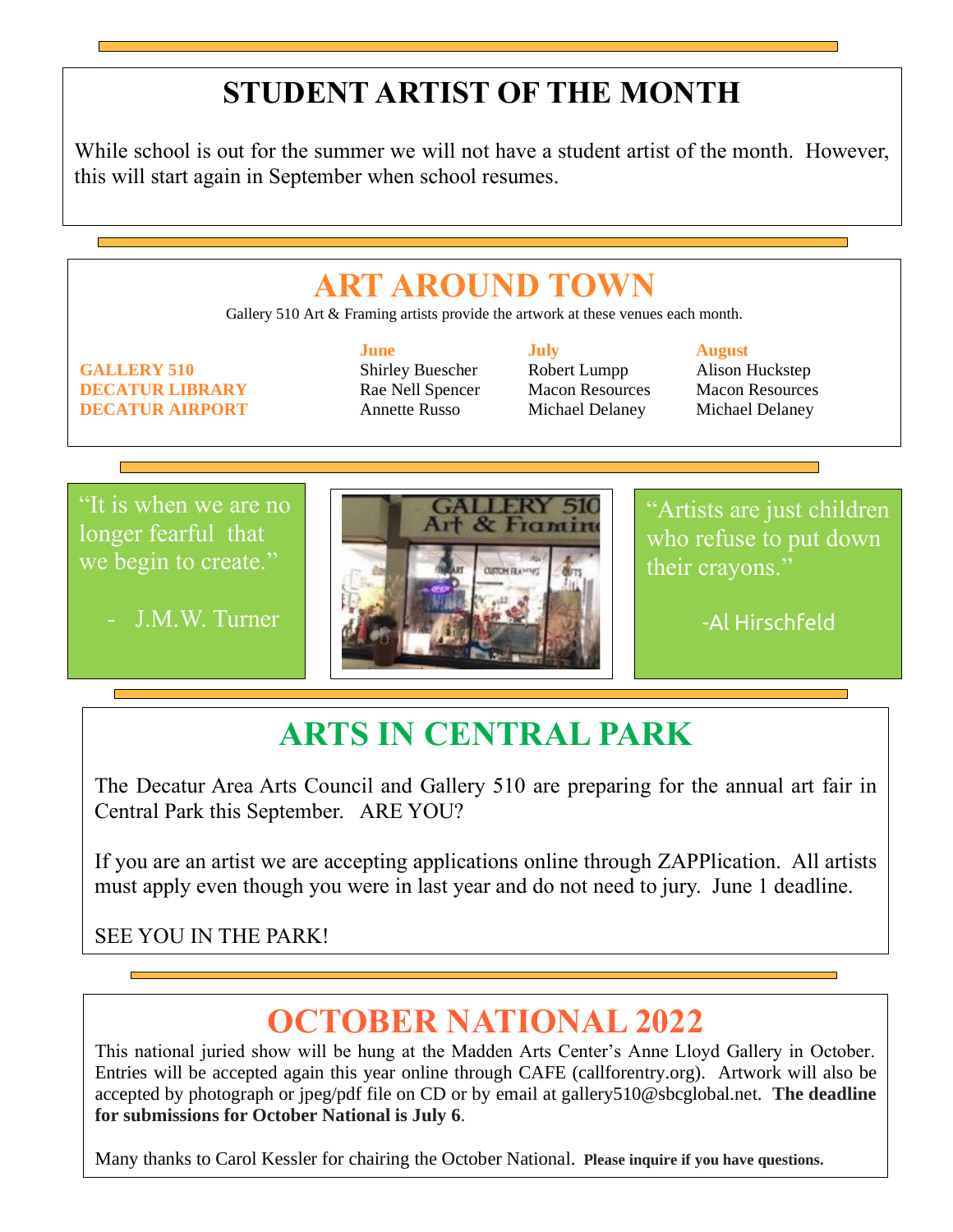### **GALLERY 510 ARTISTS**

**Tina Acciavatti (jewelry) Shirley Buescher (watercolor) Leta Burch (oil & acrylic) Nicole Christison (oil & charcoal) Anthony Collins (oil) Don Davis (wood) Michael Delaney (watercolor) Jessica Disbrow (watercolor & pastel) Barbara Dove (oil & pastel) Isaac Galewsky(spray paint) Sue Goodpaster (oil & pastel) Alec Goss (mixed mdia) Paul Hadfield (photography) Cindy Harwood (fiber art) Jim Hill (photography) Alison Huckstep (acrylic) Carol Kessler (oil stick & pastel) Judy Kimmons (watercolor) Laura Klink (colored pencil) Robert Lumpp (oil & acrylic) Tracey Maras (pastel) Pam Marty (watercolor) Rob O'Dell, deceased (watercolor) Annette Russo (oil, acrylic & ceramics) Rae Nell Spencer (watercolor) Steve Stoerger (oil & pastel) Sue Watts (watercolor) Sharon Zimmerman (oil, acrylic & w/c)** 

**CONGRATULATIONS to TRACEY MARAS! "**Wow! Tracey said, the first week of May is starting off as an amazing week! I was informed that one of my paintings has been selected for the International Association of Pastel Societies' 2022 Pastel World Exhibition. This exhibit coincides with the IAPS's (International Assoc. of Pastel Societies) Convention in Albuquerque, NM in June."

An additional award was bestowed on Tracey by the Mayor of Springfield. She just received the Mayor's Award for the Arts for Individual Artist. We are very proud of you, Tracey! (pictured below)



#### **CONGRATULATIONS BARBARA DOVE**

Barbara received the Best of Show Award at the Shelby County Art Show with the oil painting to the right, titled "The Tree". Her painting "Rock Springs Pond" also received the next highest Award of Merit. The paintings were on display at the Lake Shelbyville Visitor's Center April 23 & 24 and are now at Flourishes in Shelbyville through June 24<sup>th</sup>.



#### **YES, I WANT TO BE AN ART ADVOCATE FOR GALLERY 510!**

| Benefactor (over $$1,000$ )<br>Contributor $(\$50 - \$149)$ Friend (Up to \$49)                                                                                                                                                |                 |                                                                                                                  |
|--------------------------------------------------------------------------------------------------------------------------------------------------------------------------------------------------------------------------------|-----------------|------------------------------------------------------------------------------------------------------------------|
| Donation Amount                                                                                                                                                                                                                |                 |                                                                                                                  |
|                                                                                                                                                                                                                                | Expiration Date |                                                                                                                  |
| Signature                                                                                                                                                                                                                      |                 | Telephone                                                                                                        |
| Email experience and the contract of the contract of the contract of the contract of the contract of the contract of the contract of the contract of the contract of the contract of the contract of the contract of the contr |                 | (to receive our quarterly newsletters $\&$ updates)                                                              |
| <b>Street Address</b>                                                                                                                                                                                                          |                 |                                                                                                                  |
|                                                                                                                                                                                                                                | State Zip       |                                                                                                                  |
|                                                                                                                                                                                                                                |                 | Thank you for below Gallery 510 Art & Framing Our mission is to promote the visual fine arts as a public service |

Thank you for helping Gallery 510 Art & Framing. Our mission is to promote the visual fine arts as a public s act as an educational and cultural resource and serve as a venue for professional and emerging artists. Profits from the sale of artwork and framing help defray the cost of rent & utilities. Our fund raising events and your financial support allow us to continue serving the community with valuable art programs for students and adults.

Please return this form with your donation to Gallery 510 Art & Framing, 160 East Main Street, Decatur, IL 62523. **THANK YOU!**